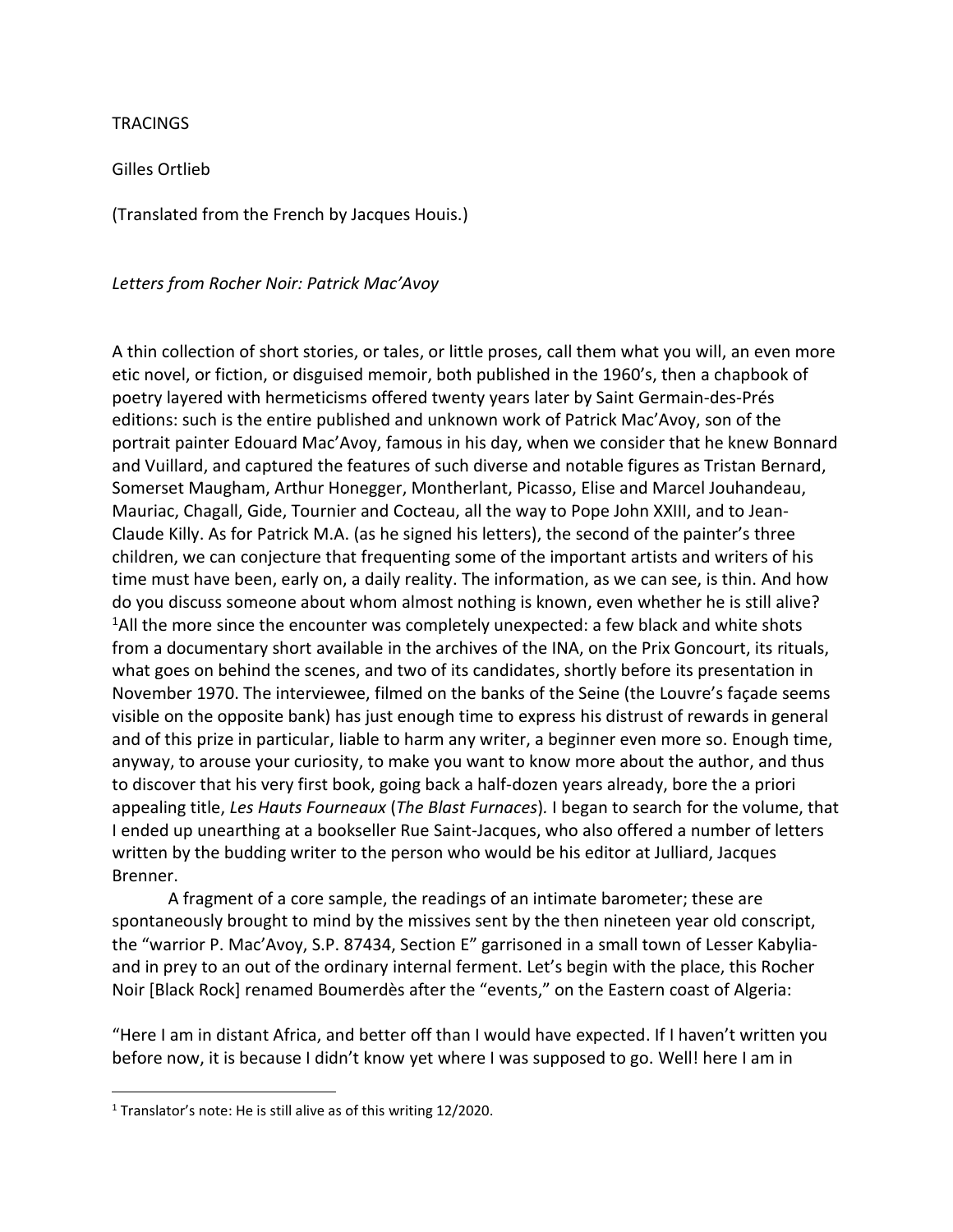Rocher Noir, on the seashore and unfortunately far from Algiers. We are relatively comfortable here, with a certain amount of calm, since we are two per room in low-income housing apartments, that are ugly, but less so than barracks or other buildings of the absurd…"

"…As for Rocher Noir, a rather dead artificial city, but one that you can leave as you please. The city is half filled with soldiers and half with indigenous people. I won't dwell on the independence and well-being this situation procures. A real stroke of luck. There is no better place for a soldier in Algeria. Indeed, in the South, it's the Legion that supervises. That means, iron discipline and labor despite the heat. That's where I am…"'

"Currently Rocher Noir is a furnace, especially when the burning wind blows, the Sirocco that saps you…"

"(Dawn) It's raining on Rocher Noir, I flex my muscles to drill through the silence, and in a mechanical motion, the waves collapse, the sky heckles an orgy of clouds, expires on the trees, the ashes move around in my mind."

As for the living conditions on-site, much leads us to think that they don't fundamentally differ from those formerly experienced in the barracks of Épinal, Sète, Mourmelon or elsewhere.

"The soldiers currently in Algeria don't do anything. Their numbers, for that matter, are being reduced all the time. But 'not doing anything' means precisely that the officers also have a lot of time on their hands to mind the privates. So, all that needs to be done is the internal servicing of the bases and the barracks (materiel, Kafkaesque paperwork, supplies.) For most, there is no clearly free time. A twenty-four seven climate of inanity slowly anesthetizes the mind, mine at least, and, in the end, is quite restful. There."

In the exile of this military indolence (the two terms are interchangeable), the conscript Mac'Avoy shares, one after the other, with his correspondent, the torments of a personal work that seems to take up a good part of his thoughts, of his days:

"Rocher Noir is still as easy to live 'militarily' and the book, *Over There in The Grand Canyon* is progressing, is taking shape and tone, interferences, highs and lows of intensity, same old tunes and surprises…"

"Today finished the first part of *Grand Canyon.* A real adolescent's book. But we are in the century of adolescence. To be finished with adolescence! To be finished with middle age as well…"

"I can't really send you the Grand Canyon (some pages at least) because it isn't at all ready. Nothing moreover is ever ready, it is only wear, lassitude, that causes me to abandon a page…"

"All is still well in Rocher Noir, monotonous languid calm and battle with the blank pages. After the *Grand Canyon* I would like to write a play that would shift from the 'spoken' to the 'mass'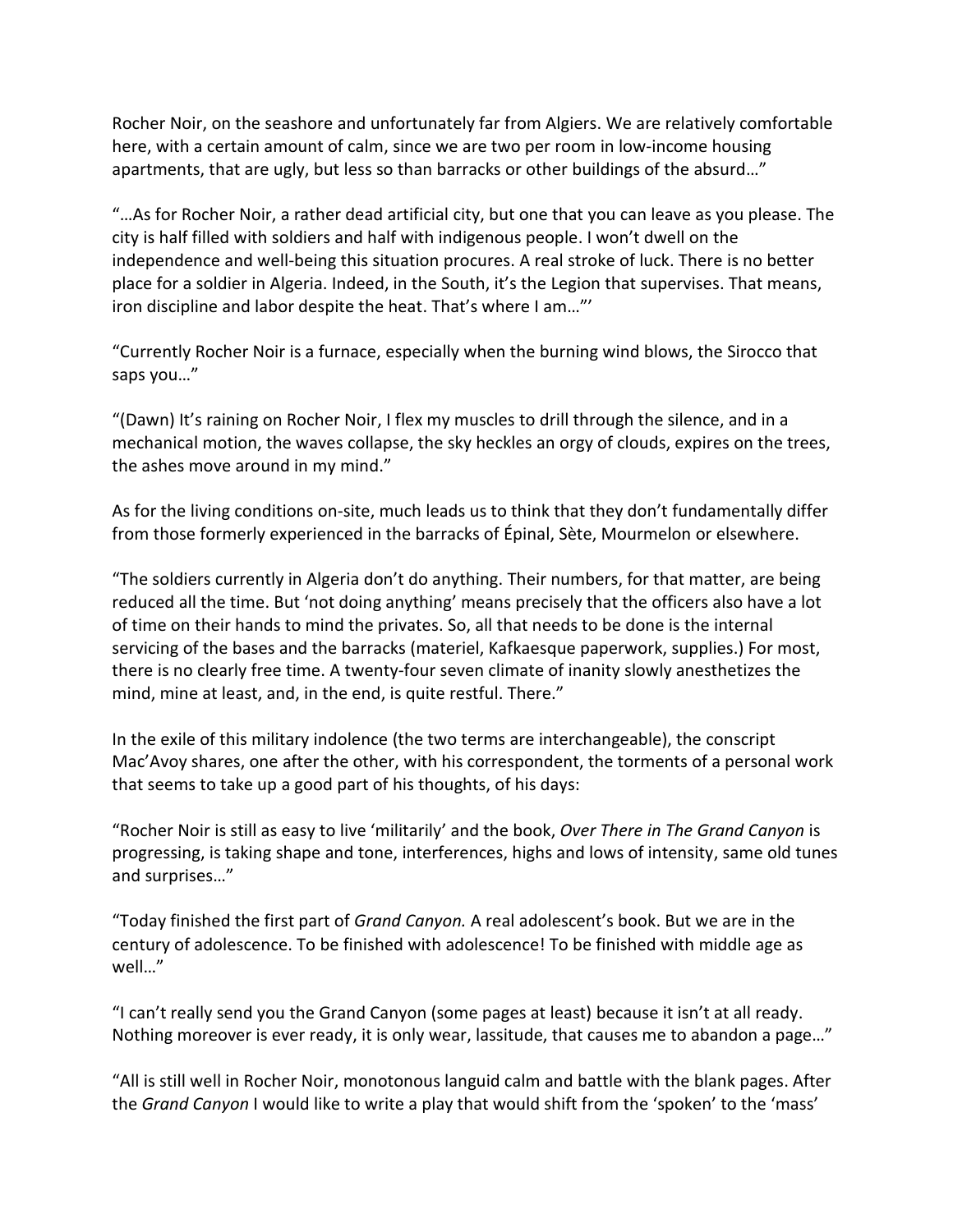and would end in ballet, when the itch would have to explode. But you never know in the end…"

"As for the *Grand Canyon,* I destroyed it. I'm starting from scratch after writing two hundred pages, because nothing structured itself around a concrete axis, it was only a big emetic of pain, of faith and of revolt and nothing at the end that justifies ending."

"A great tranquility reigns over Rocher Noir. So great that I have picked up pen, manuscript and faith again, and that here I am off for the second time on the unnamable and dazzling adventure. The work is strange, to attempt to hold beauty in your grasp."

"I am writing you standing a lancinating guard over nothing and over my manuscript, but now I am frightened. I made a correction, and as far as attenuating goes, I only succeeded in mutilating the text. Should I eliminate it outright? Or is it just a question of words? But words would not be sufficient to modify anything. What's more, the whole thing is so tight. The only thing I care about is communication. Is it the lack of communication that drove so many doormen, sentinels, to primary madness?? I am not in another world. I know that I am here. There was a misunderstanding at once atrocious and necessary in the consciousness of the first writer, it's this illusion, within him, affirming that some miraculous reader is going to level the *lack* that pushed the writer to write. So, is it music? Flags? Could you tell me how, in what spirit, in what direction, to correct my texts?

And then there are the worries – about the titles, about the form – and the haste inevitably accompanying any publication, multiplied tenfold, in the case of a first book, which is the equivalent, by and large, for any author, of exposing himself to a reception he knows to be unpredictable.

"I received the contract and Javet's letter, etc. Everything seems ready and I am quite anxious to see the *Blockhaus* in print. One problem (a detail that is still important), the contract says that my little book is called *Short Stories,* which is a perfectly neutered title like 'Larousse dictionary' or 'user manual'…"

"It would be too bad to have an awful title like *The Blast Furnaces…*It's a title I hadn't given careful thought to, but which makes me howl. What do you think of it?"

"Here then is *Heat Wave. Lost Parodies,* I don't know why, wasn't a good fit for me, I couldn't imagine anything else for my book than this idea of an airless 'Blockhaus,' for the characters are all 'anaerobics'. *Lost Parodies,* that is too 'esthetic.' *The Anaerobics*, *Heat Wave, The Blast Furnaces, Prayers, The Grail*: with all these potential titles, of which I don't know if a single one is suitable, images succeed one another that I wanted to make clear, clear 'in a closed world'. So, ok for *Heat Wave*? If not, as you wish. Changing titles is like changing clothes, they need to be 'made' then 'broken in.'"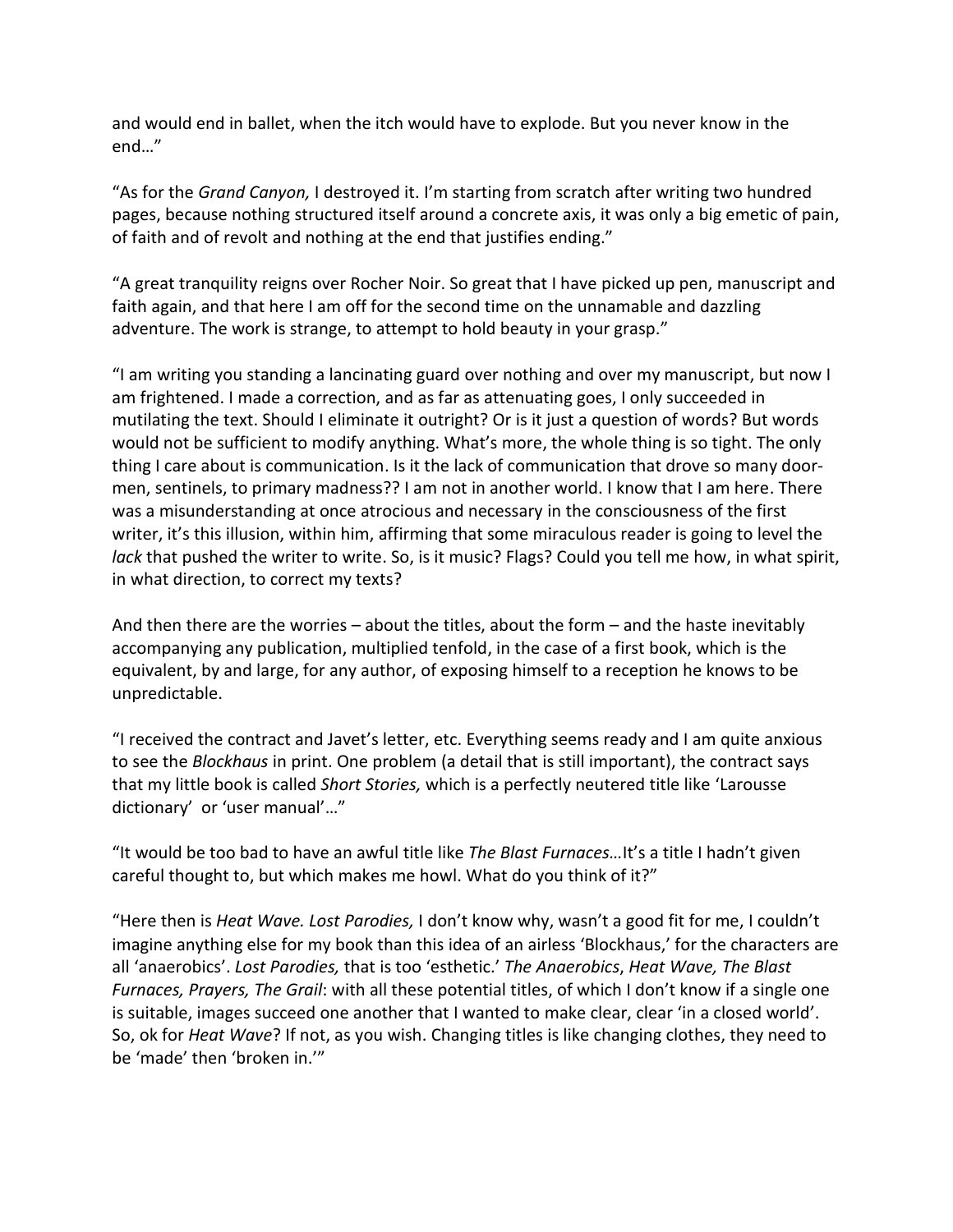"I received, this morning, the final proofs. Since you haven't answered me, I think the title *Heat Wave* has been accepted. Also, I learned that the publication date was June 1<sup>st</sup>. I'm terribly impatient to see this in print, finally, a book; and even, believe it or not, the reactions…In my opinion, this book will provoke a great silence, and I am grateful to you for publishing something that, in advance, promises to be a commercial fiasco, with a quasi-absence of readers to boot There are not many who publish because of an authentic taste and only because of that. Especially as these writings are teeming with flaws…Obviously, I don't care about the flaws, because I only care about these heat waves that I will describe for the rest of my life, those of the *blockhauses* and the *canyons.*"

"…I am now serene as concerns the title and the advertising banner and used to the *Blast Furnaces* after the previous affectations."

The book came out finally, in May 1963, under this title, finally tolerated by the author, bringing together three stories with plots that cannot be summarized-*Blockhaus définitif* (*Definitive Blockhaus*)*, Le Fil de nerf barbelé (The Barbed Wire Nerve), and L'Épine (The Thorn)-* valuable especially for the fierceness of the style and the atmosphere they are able to create. Blast furnaces are never featured, but a claustrophobic love affair with a foreseeable outcome; the fatal odyssey of an Algerian worker in Paris caught up in, and condemned by, the radicalism of the time; the drift, consented to, of a man or his double all the way to Block 17 of the psychiatric hospital of Villejuif. The eventuality, the immediate proximity rather, of madness and disappearance that stalks each character making the whole belong to a difficult to classify genre, comprised in equal parts of elements borrowed from the realistic novel and the fantastic tale. We do not know today, nearly a half century later, whether the eventual reception of *The Blast Furnaces* in Metropolitan France, confirmed the fiasco the author predicted. But no particular piece of evidence allows us to doubt it.<sup>2</sup> Reading the last letters sent from Rocher Noir, in any case, the end of the stay does not seem to have been made more serene by this publication, quite the contrary:

"So, I only have a month or two left to spend in this desert and to suffer from not living and writing. Happy, very, that basically you understand so well the motives that drive me to write and that you used the term 'necessity'. And, currently, after the third destruction of my manuscript, it is in this state that I find myself: the state of emergency, of alert, when it becomes intolerable not to work. Indeed, I have been pontificating on paper for eight months now without really, sincerely, feeling that it was anything other than provocations, vain calls to myself, drab diarrhea. And I am happy: I am going to rediscover the horror and the joy, the faith and the revolt that I feel welling up in me. In a few days I will be twenty, so I will redouble my efforts upon my return."

 $2$  Translator's note: Actually, there is evidence that was not easily uncovered until recently, thanks to the internet, that the book's reception was not entirely bleak. Matthieu Galey, an influential critic, gave it a positive review in the weekly *Arts.* And it was awarded the second Prix des Enfants Terribles Jean Cocteau (Le Monde, January 11, 1964.)